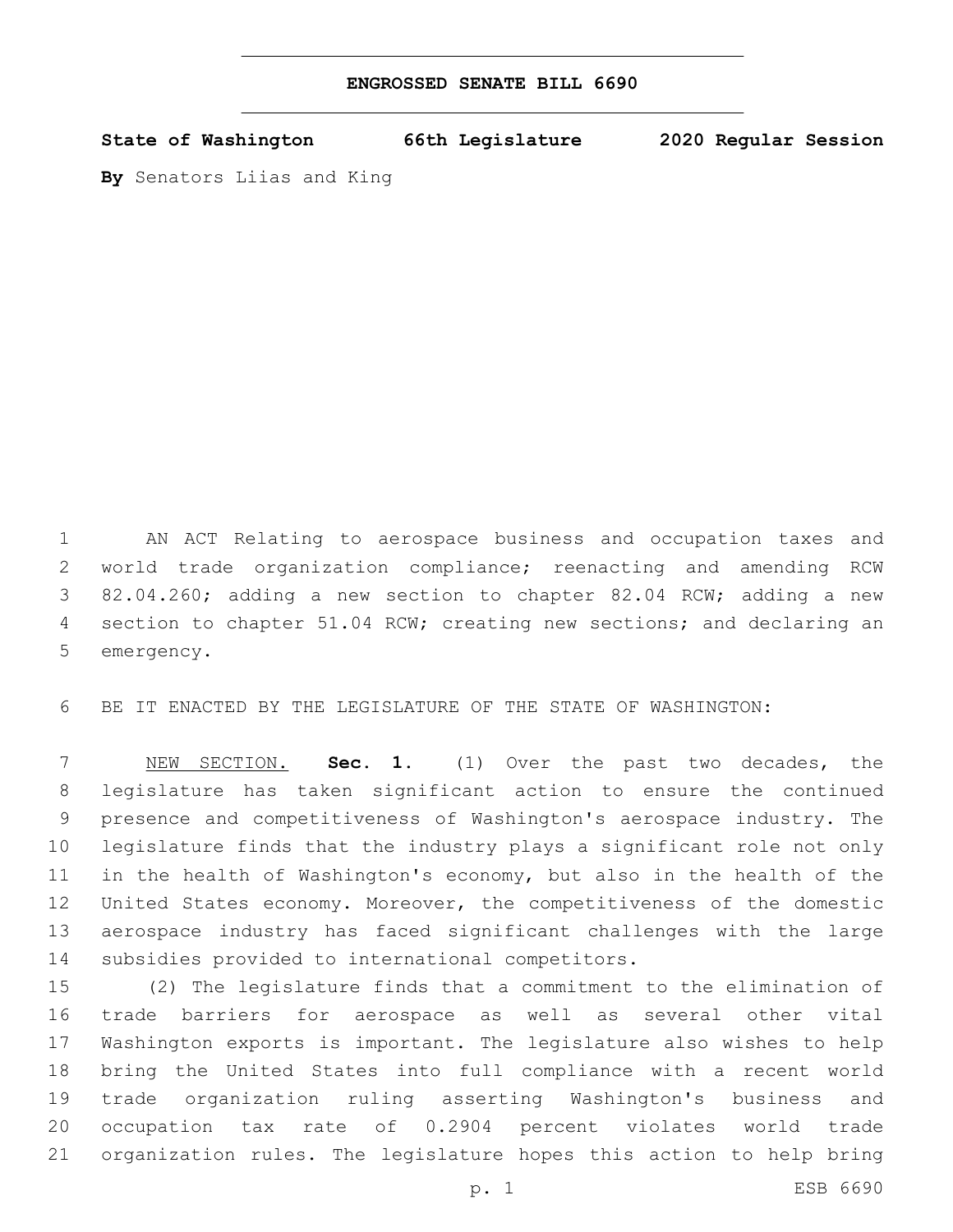the United States into compliance will end the threat of retaliatory tariffs against many of Washington's industries, including agricultural products, fish, wine, and intellectual property.

 (3) The legislature appreciates the state aerospace industry's commitment to complying with the world trade organization ruling by advocating for the repeal of the preferential business and occupation tax. The legislature hopes that the repeal of this Washington aerospace preference will ensure continued economic success and competitiveness for the industry as well as many other industries. The legislature further hopes that the repeal of the 0.2904 business and occupation tax will allow for the complete resolution of all 12 trade disputes surrounding large civil aircraft.

 (4) The legislature further finds that the people of Washington benefit from the presence of the aerospace industry in Washington state. The industry provides good wages and benefits for thousands of engineers, technicians, mechanics, and support staff working across the state. Furthermore, the legislature has a goal of preserving and growing employment in Washington state. The legislature intends that the future consideration of all tax measures will work to achieve this goal in a manner compliant with the world trade organization.

 NEW SECTION. **Sec. 2.** A new section is added to chapter 82.04 22 RCW to read as follows:

 The rate of 0.357 percent authorized pursuant to RCW 82.04.260(11)(e) may be imposed only if the following conditions are 25 met:

 (1) The department of commerce verifies with the United States trade representative that the United States and the European Union have entered into a written agreement that resolves any world trade organization disputes involving large civil aircraft.

 (2) Such agreement expressly allows a business and occupation tax rate reduction for commercial airplane manufacturers to either 0.357 percent or, if that rate is not permissible, a specific alternative tax rate, or a specific amount or maximum amount by which the existing tax rates may be reduced, that results in a tax rate of at 35 least 0.357 percent.

 (3) The department of commerce notifies the department in writing that the conditions of subsections (1) and (2) of this section are met and provides a copy of the written notice from the United States 39 trade representative to the department.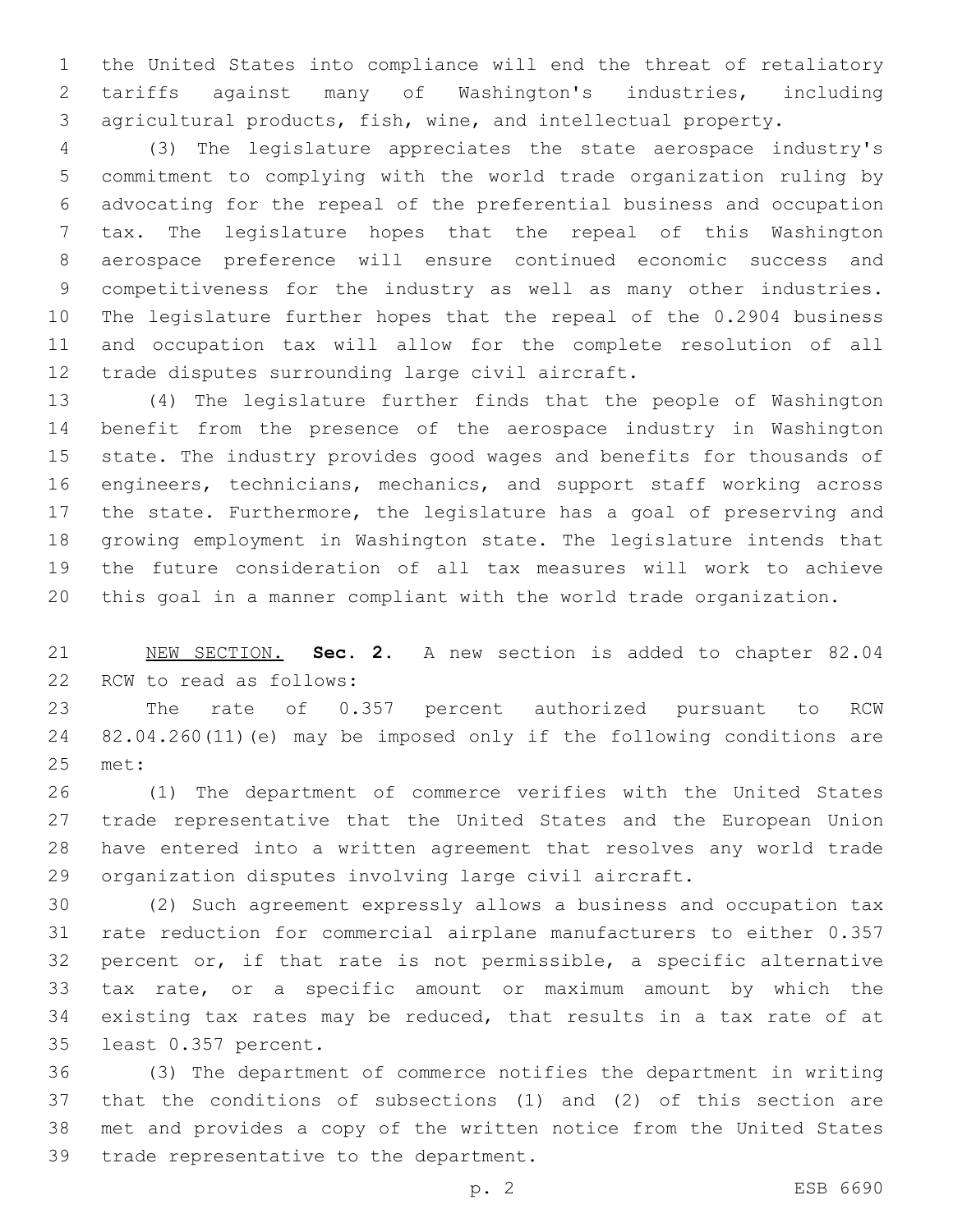(4) The department of labor and industries notifies the department in writing that a significant commercial airplane manufacturer has at least a three-tenths of one percent aerospace apprenticeship utilization rate of its qualified apprenticeable workforce in Washington, as defined in section 4 of this act.

 (5) Within thirty days of receiving the last of the written notices described in subsections (3) and (4) of this section, the department must provide written notice to the chief clerk of the house of representatives, the secretary of the senate, the office of 10 the code reviser, and others as deemed appropriate by the department, that the tax rates in RCW 82.04.260(11)(e) are reduced to 0.357 percent and the effective date of the rate reduction.

 (6) Any rate reduction to 0.357 percent pursuant to this section and RCW 82.04.260(11)(e) must occur on the first day of the next calendar quarter that is at least sixty days after the department receives the last of the written notices described in subsections (3) 17 and (4) of this section.

 (7) For the purpose of this section, "world trade organization disputes involving large civil airplanes" means any disputes filed by the United States or the European Union prior to the effective date of this section that involve either allegations of subsidies to large civil airplanes, or allegations of taxes imposed by Washington on 23 commercial airplanes, or both.

 **Sec. 3.** RCW 82.04.260 and 2019 c 425 s 1 and 2019 c 336 s 4 are 25 each reenacted and amended to read as follows:

 (1) Upon every person engaging within this state in the business 27 of manufacturing:

 (a) Wheat into flour, barley into pearl barley, soybeans into soybean oil, canola into canola oil, canola meal, or canola by- products, or sunflower seeds into sunflower oil; as to such persons the amount of tax with respect to such business is equal to the value of the flour, pearl barley, oil, canola meal, or canola by-product manufactured, multiplied by the rate of 0.138 percent;

 (b) Beginning July 1, 2025, seafood products that remain in a raw, raw frozen, or raw salted state at the completion of the manufacturing by that person; or selling manufactured seafood products that remain in a raw, raw frozen, or raw salted state at the completion of the manufacturing, to purchasers who transport in the 39 ordinary course of business the goods out of this state; as to such

p. 3 ESB 6690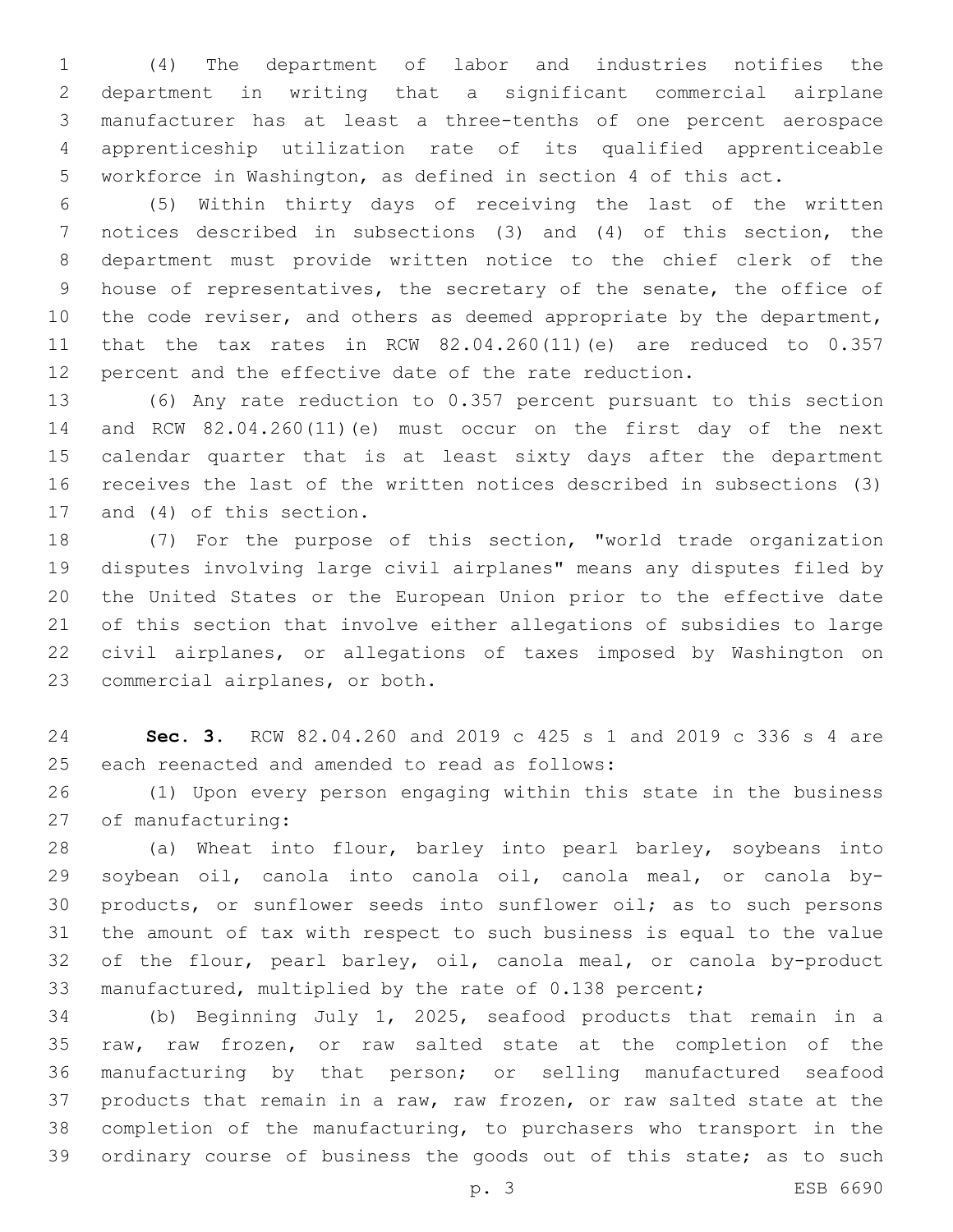persons the amount of tax with respect to such business is equal to the value of the products manufactured or the gross proceeds derived from such sales, multiplied by the rate of 0.138 percent. Sellers must keep and preserve records for the period required by RCW 82.32.070 establishing that the goods were transported by the purchaser in the ordinary course of business out of this state;

 (c)(i) Except as provided otherwise in (c)(iii) of this 8 subsection, from July 1, 2025, until January 1, 2036, dairy products; or selling dairy products that the person has manufactured to purchasers who either transport in the ordinary course of business the goods out of state or purchasers who use such dairy products as 12 an ingredient or component in the manufacturing of a dairy product; as to such persons the tax imposed is equal to the value of the products manufactured or the gross proceeds derived from such sales multiplied by the rate of 0.138 percent. Sellers must keep and preserve records for the period required by RCW 82.32.070 establishing that the goods were transported by the purchaser in the ordinary course of business out of this state or sold to a manufacturer for use as an ingredient or component in the 20 manufacturing of a dairy product.

 (ii) For the purposes of this subsection (1)(c), "dairy products" 22 means:

 (A) Products, not including any marijuana-infused product, that as of September 20, 2001, are identified in 21 C.F.R., chapter 1, parts 131, 133, and 135, including by-products from the manufacturing 26 of the dairy products, such as whey and casein; and

 (B) Products comprised of not less than seventy percent dairy products that qualify under (c)(ii)(A) of this subsection, measured 29 by weight or volume.

 (iii) The preferential tax rate provided to taxpayers under this subsection (1)(c) does not apply to sales of dairy products on or after July 1, 2023, where a dairy product is used by the purchaser as an ingredient or component in the manufacturing in Washington of a 34 dairy product;

 (d)(i) Beginning July 1, 2025, fruits or vegetables by canning, preserving, freezing, processing, or dehydrating fresh fruits or vegetables, or selling at wholesale fruits or vegetables manufactured by the seller by canning, preserving, freezing, processing, or dehydrating fresh fruits or vegetables and sold to purchasers who transport in the ordinary course of business the goods out of this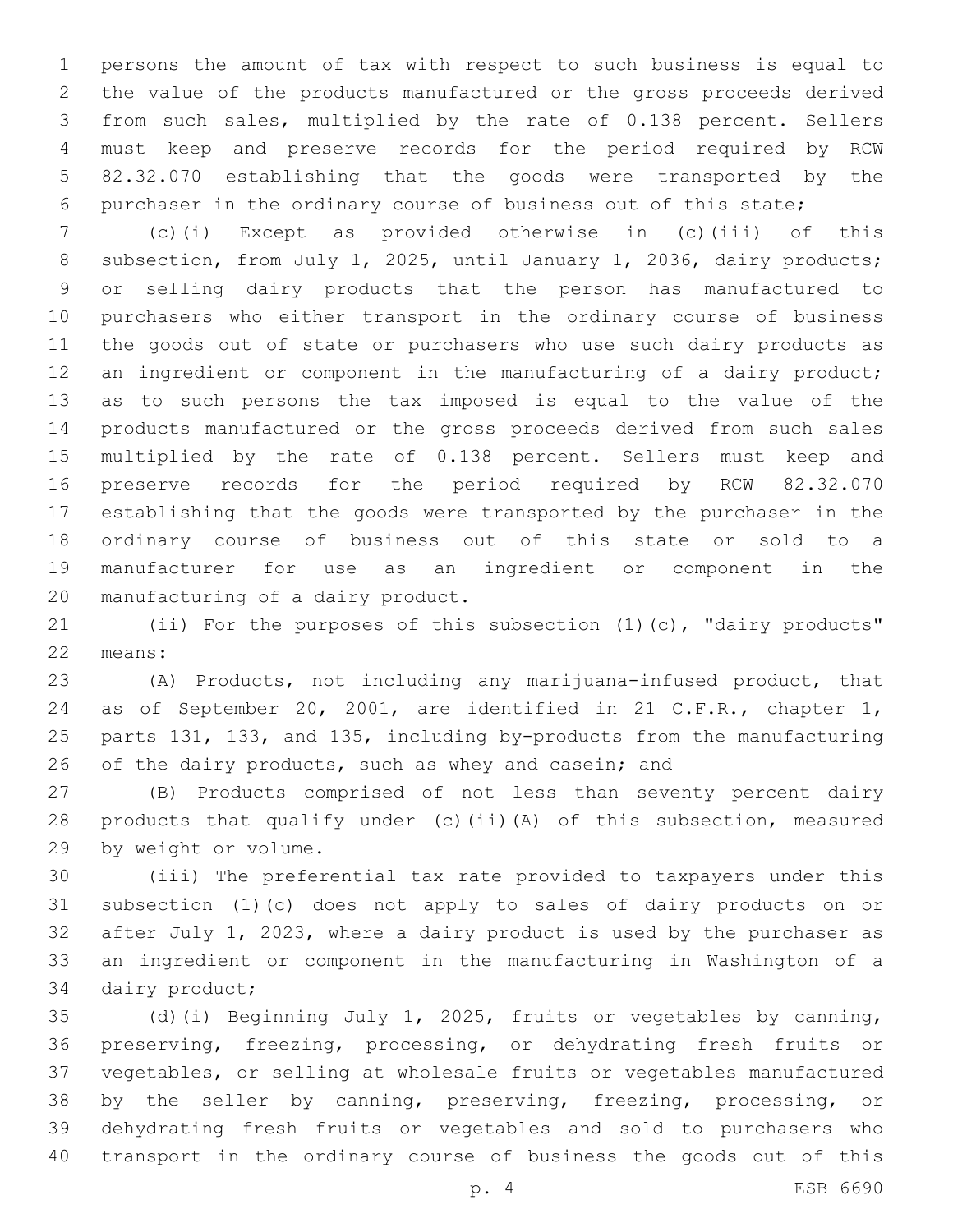state; as to such persons the amount of tax with respect to such business is equal to the value of the products manufactured or the gross proceeds derived from such sales multiplied by the rate of 0.138 percent. Sellers must keep and preserve records for the period required by RCW 82.32.070 establishing that the goods were transported by the purchaser in the ordinary course of business out 7 of this state.

 (ii) For purposes of this subsection (1)(d), "fruits" and "vegetables" do not include marijuana, useable marijuana, or 10 marijuana-infused products; and

 (e) Wood biomass fuel; as to such persons the amount of tax with respect to the business is equal to the value of wood biomass fuel manufactured, multiplied by the rate of 0.138 percent. For the purposes of this section, "wood biomass fuel" means a liquid or gaseous fuel that is produced from lignocellulosic feedstocks, including wood, forest, or field residue and dedicated energy crops, and that does not include wood treated with chemical preservations such as creosote, pentachlorophenol, or copper-chrome-arsenic.

 (2) Upon every person engaging within this state in the business of splitting or processing dried peas; as to such persons the amount of tax with respect to such business is equal to the value of the peas split or processed, multiplied by the rate of 0.138 percent.

 (3) Upon every nonprofit corporation and nonprofit association engaging within this state in research and development, as to such corporations and associations, the amount of tax with respect to such activities is equal to the gross income derived from such activities 27 multiplied by the rate of 0.484 percent.

 (4) Upon every person engaging within this state in the business of slaughtering, breaking and/or processing perishable meat products and/or selling the same at wholesale only and not at retail; as to such persons the tax imposed is equal to the gross proceeds derived from such sales multiplied by the rate of 0.138 percent.

 (5)(a) Upon every person engaging within this state in the business of acting as a travel agent or tour operator and whose annual taxable amount for the prior calendar year was two hundred fifty thousand dollars or less; as to such persons the amount of the tax with respect to such activities is equal to the gross income derived from such activities multiplied by the rate of 0.275 percent.

 (b) Upon every person engaging within this state in the business of acting as a travel agent or tour operator and whose annual taxable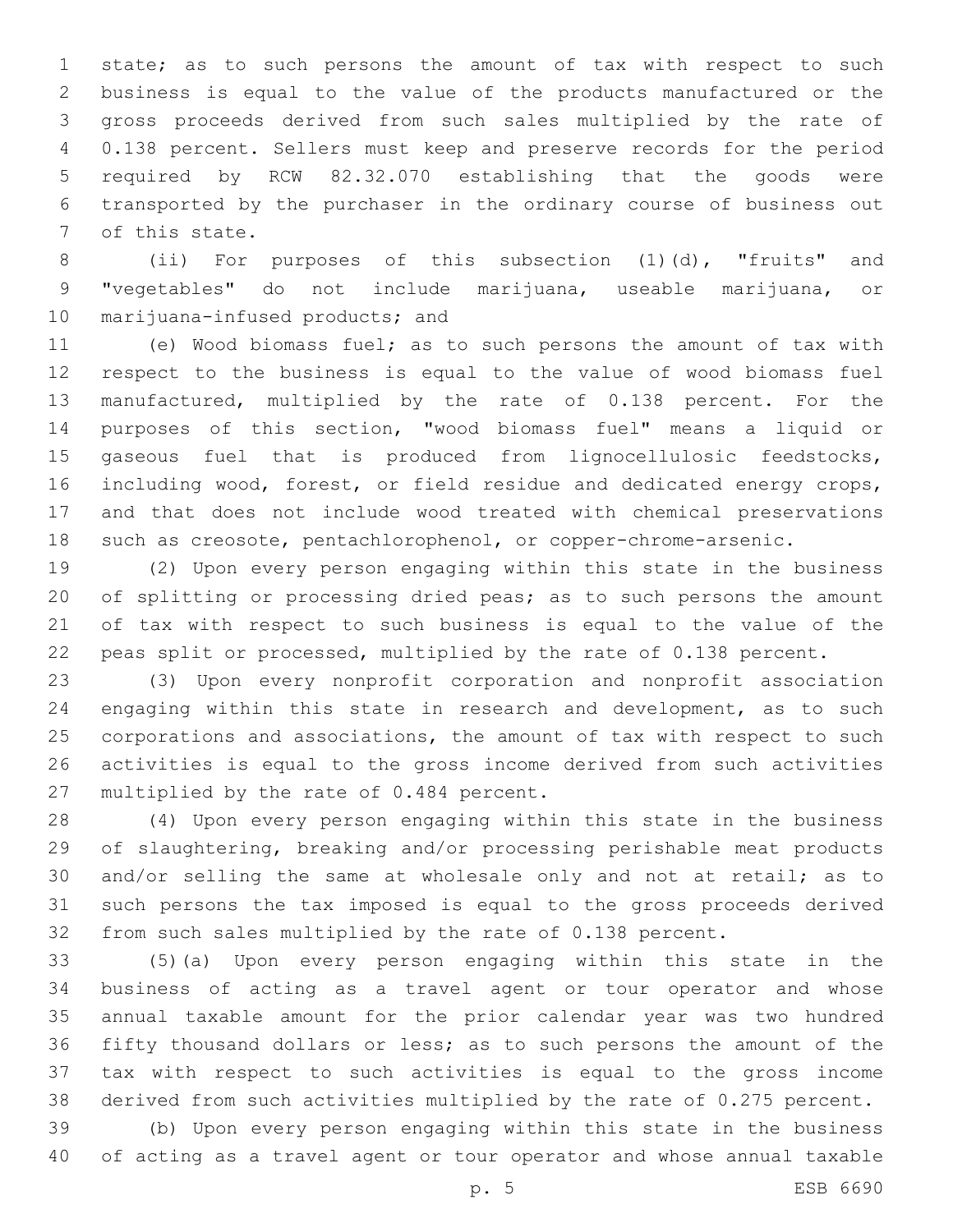amount for the calendar year was more than two hundred fifty thousand dollars; as to such persons the amount of the tax with respect to such activities is equal to the gross income derived from such activities multiplied by the rate of 0.275 percent through June 30, 5 2019, and 0.9 percent beginning July 1, 2019.

 (6) Upon every person engaging within this state in business as an international steamship agent, international customs house broker, international freight forwarder, vessel and/or cargo charter broker in foreign commerce, and/or international air cargo agent; as to such persons the amount of the tax with respect to only international activities is equal to the gross income derived from such activities 12 multiplied by the rate of 0.275 percent.

 (7) Upon every person engaging within this state in the business of stevedoring and associated activities pertinent to the movement of 15 goods and commodities in waterborne interstate or foreign commerce; as to such persons the amount of tax with respect to such business is equal to the gross proceeds derived from such activities multiplied by the rate of 0.275 percent. Persons subject to taxation under this subsection are exempt from payment of taxes imposed by chapter 82.16 RCW for that portion of their business subject to taxation under this subsection. Stevedoring and associated activities pertinent to the conduct of goods and commodities in waterborne interstate or foreign commerce are defined as all activities of a labor, service or transportation nature whereby cargo may be loaded or unloaded to or from vessels or barges, passing over, onto or under a wharf, pier, or similar structure; cargo may be moved to a warehouse or similar holding or storage yard or area to await further movement in import or export or may move to a consolidation freight station and be stuffed, unstuffed, containerized, separated or otherwise segregated or aggregated for delivery or loaded on any mode of transportation for delivery to its consignee. Specific activities included in this definition are: Wharfage, handling, loading, unloading, moving of cargo to a convenient place of delivery to the consignee or a convenient place for further movement to export mode; documentation services in connection with the receipt, delivery, checking, care, custody and control of cargo required in the transfer of cargo; imported automobile handling prior to delivery to consignee; terminal stevedoring and incidental vessel services, including but not limited to plugging and unplugging refrigerator service to containers,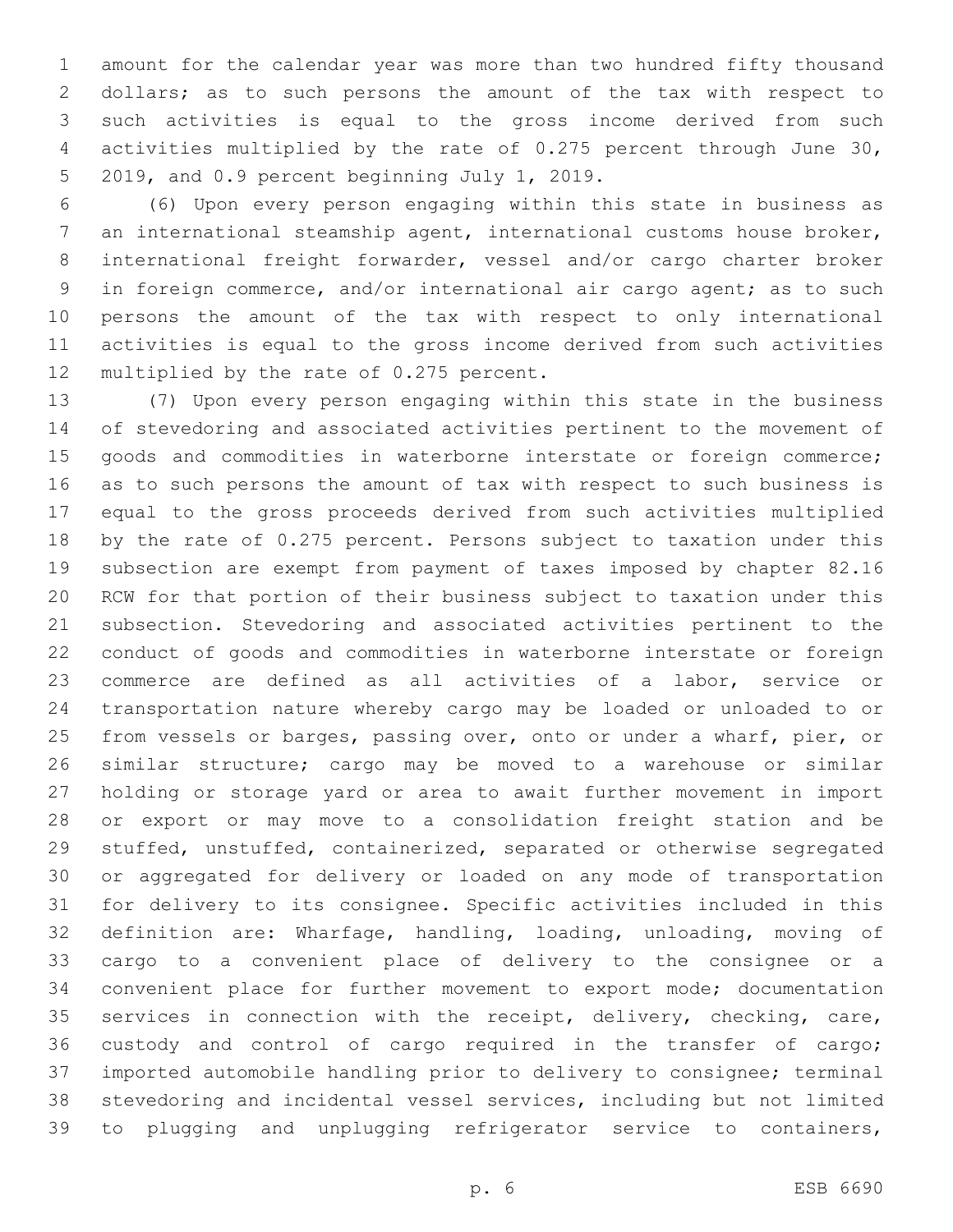trailers, and other refrigerated cargo receptacles, and securing ship 2 hatch covers.

 (8)(a) Upon every person engaging within this state in the business of disposing of low-level waste, as defined in RCW 43.145.010; as to such persons the amount of the tax with respect to such business is equal to the gross income of the business, excluding any fees imposed under chapter 43.200 RCW, multiplied by the rate of 8 3.3 percent.

 (b) If the gross income of the taxpayer is attributable to activities both within and without this state, the gross income attributable to this state must be determined in accordance with the methods of apportionment required under RCW 82.04.460.

 (9) Upon every person engaging within this state as an insurance producer or title insurance agent licensed under chapter 48.17 RCW or 15 a surplus line broker licensed under chapter 48.15 RCW; as to such persons, the amount of the tax with respect to such licensed activities is equal to the gross income of such business multiplied 18 by the rate of 0.484 percent.

 (10) Upon every person engaging within this state in business as a hospital, as defined in chapter 70.41 RCW, that is operated as a nonprofit corporation or by the state or any of its political subdivisions, as to such persons, the amount of tax with respect to such activities is equal to the gross income of the business multiplied by the rate of 0.75 percent through June 30, 1995, and 1.5 25 percent thereafter.

 (11)(a) Beginning October 1, 2005, upon every person engaging within this state in the business of manufacturing commercial airplanes, or components of such airplanes, or making sales, at retail or wholesale, of commercial airplanes or components of such airplanes, manufactured by the seller, as to such persons the amount of tax with respect to such business is, in the case of manufacturers, equal to the value of the product manufactured and the gross proceeds of sales of the product manufactured, or in the case 34 of processors for hire, equal to the gross income of the business, 35 multiplied by the rate of:

 (i) 0.4235 percent from October 1, 2005, through June 30, 2007; ((and))

 (ii) 0.2904 percent beginning July 1, 2007, through March 31, 2020; and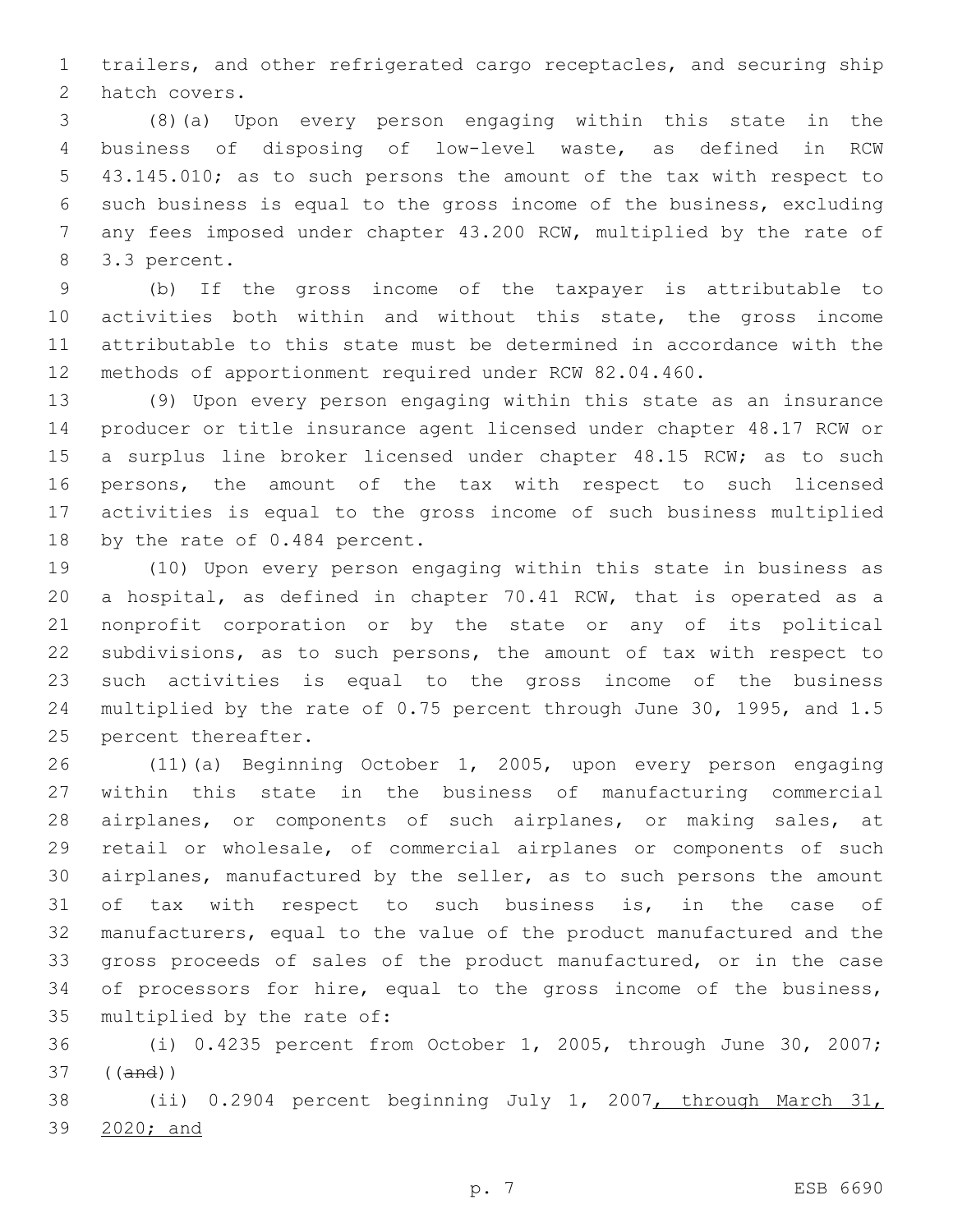(iii) Beginning April 1, 2020, 0.484 percent, subject to any 2 reduction required under (e) of this subsection (11). The tax rate in this subsection (11)(a)(iii) applies to all business activities 4 described in this subsection (11)(a).

 (b) Beginning July 1, 2008, upon every person who is not eligible to report under the provisions of (a) of this subsection (11) and is engaging within this state in the business of manufacturing tooling specifically designed for use in manufacturing commercial airplanes or components of such airplanes, or making sales, at retail or 10 wholesale, of such tooling manufactured by the seller, as to such persons the amount of tax with respect to such business is, in the case of manufacturers, equal to the value of the product manufactured and the gross proceeds of sales of the product manufactured, or in the case of processors for hire, be equal to the gross income of the business, multiplied by the rate of:

16 (i) 0.2904 percent through March 31, 2020; and

 (ii) Beginning April 1, 2020, the following rates, which are subject to any reduction required under (e) of this subsection (11):

 (A) The rate under RCW 82.04.250(1) on the business of making 20 retail sales of tooling specifically designed for use in 21 manufacturing commercial airplanes or components of such airplanes; and

 (B) 0.484 percent on all other business activities described in 24 this subsection (11)(b).

 (c) For the purposes of this subsection (11), "commercial airplane" and "component" have the same meanings as provided in RCW 82.32.550.27

28 (d) $(i)$  In addition to all other requirements under this title, a person reporting under the tax rate provided in this subsection (11) must file a complete annual tax performance report with the department under RCW 82.32.534. However, this requirement does not apply to persons reporting under the tax rate in (a)(iii) of this subsection (11), so long as that rate remains 0.484 percent, or under 34 any of the tax rates in (b)(ii)(A) and (B) of this subsection  $(11)$ , 35 so long as those tax rates remain the rate imposed pursuant to RCW 82.04.250(1) and 0.484 percent, respectively.

 (ii) Nothing in (d)(i) of this subsection (11) may be construed as affecting the obligation of a person reporting under a tax rate provided in this subsection (11) to file a complete annual tax performance report with the department under RCW 82.32.534: (A)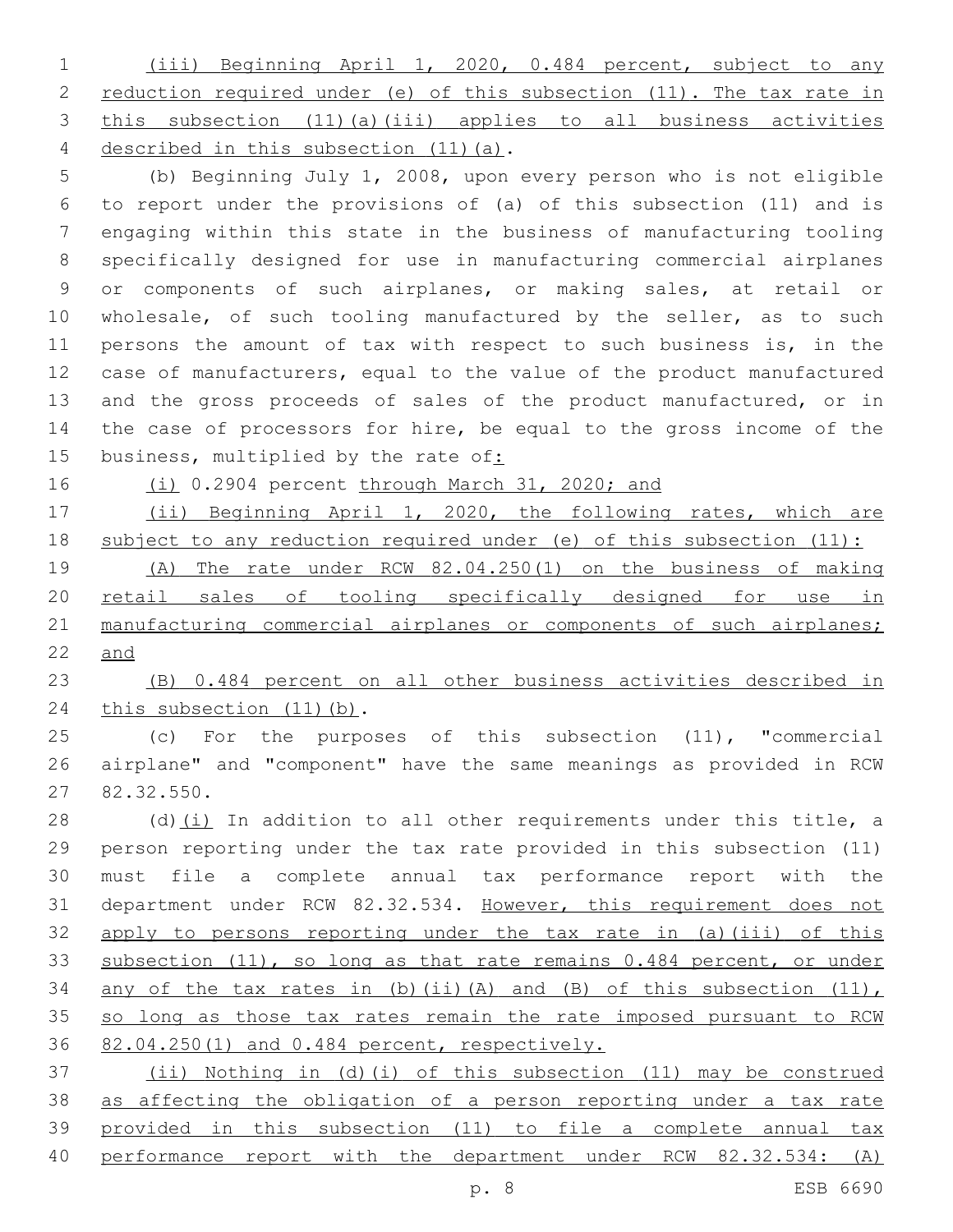Pursuant to another provision of this title as a result of claiming a tax credit or exemption; or (B) pursuant to (d)(i) of this subsection (11) as a result of claiming the tax rates in (a)(ii) or (b)(i) of this subsection (11) for periods ending before April 1, 2020.

 (e)(i) After March 31, 2021, the tax rates under (a)(iii) and (b)(ii) of this subsection (11) must be reduced to 0.357 percent provided the conditions in section 2 of this act are met. The 8 effective date of the rates authorized under this subsection (11)(e) must occur on the first day of the next calendar quarter that is at least sixty days after the department receives the last of the two written notices pursuant to section 2 (3) and (4) of this act.

 (ii) Both a significant commercial airplane manufacturer 13 separately and the rest of the aerospace industry as a whole, receiving the rate of 0.357 percent under this subsection (11)(e) are subject to the aerospace apprenticeship utilization rates required 16 under section 4 of this act by April 1, 2026, or five years after the effective date of the 0.357 percent rate authorized under this 18 subsection (11)(e), whichever is later, as determined by the department of labor and industries.

 (iii) The provisions of RCW 82.32.805 and 82.32.808 do not apply 21 to this subsection (11) (e).

22 (f)(i) Except as provided in  $((+e+))$  (f)(ii) of this subsection (11), this subsection (11) does not apply on and after July 1, 2040.

 (ii) With respect to the manufacturing of commercial airplanes or making sales, at retail or wholesale, of commercial airplanes, this subsection (11) does not apply on and after July 1st of the year in which the department makes a determination that any final assembly or wing assembly of any version or variant of a commercial airplane that is the basis of a siting of a significant commercial airplane manufacturing program in the state under RCW 82.32.850 has been sited 31 outside the state of Washington. This subsection  $(11)$   $((+e+))$   $(f)$  $(ii)$  only applies to the manufacturing or sale of commercial airplanes that are the basis of a siting of a significant commercial airplane manufacturing program in the state under RCW 82.32.850. This subsection (11)(f)(ii) continues to apply during the time that a 36 person is subject to the tax rate in (a)(iii) of this subsection (11).

 (g) For the purposes of this subsection, "a significant commercial airplane manufacturer" means a manufacturer of commercial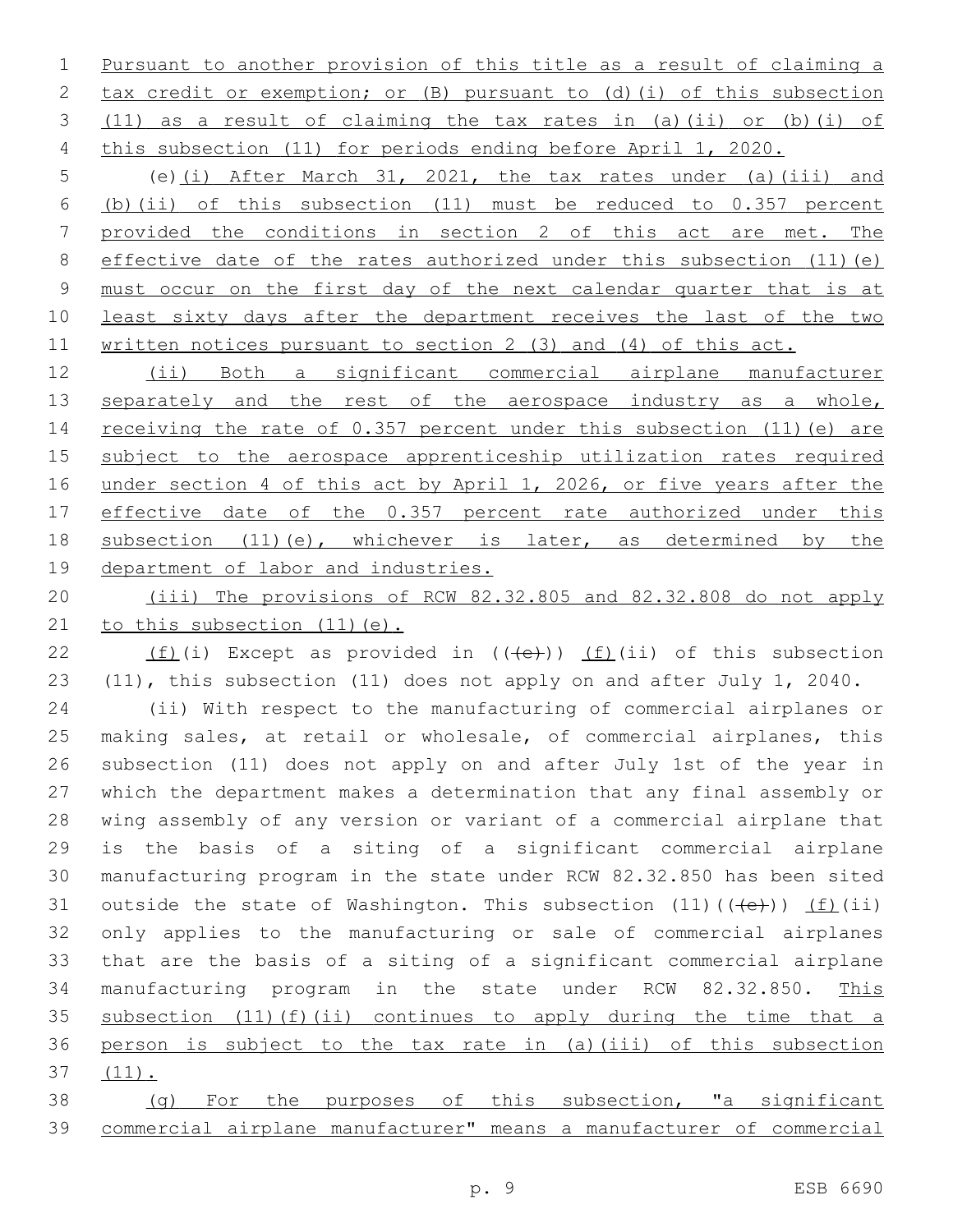airplanes with at least fifty thousand full-time employees in

2 Washington as of January 1, 2021.

 (12)(a) Until July 1, 2045, upon every person engaging within this state in the business of extracting timber or extracting for hire timber; as to such persons the amount of tax with respect to the business is, in the case of extractors, equal to the value of products, including by-products, extracted, or in the case of extractors for hire, equal to the gross income of the business, multiplied by the rate of 0.4235 percent from July 1, 2006, through June 30, 2007, and 0.2904 percent from July 1, 2007, through June 30, 11 2045.

 (b) Until July 1, 2045, upon every person engaging within this state in the business of manufacturing or processing for hire: (i) Timber into timber products or wood products; (ii) timber products into other timber products or wood products; or (iii) products defined in RCW 19.27.570(1); as to such persons the amount of the tax with respect to the business is, in the case of manufacturers, equal to the value of products, including by-products, manufactured, or in the case of processors for hire, equal to the gross income of the business, multiplied by the rate of 0.4235 percent from July 1, 2006, through June 30, 2007, and 0.2904 percent from July 1, 2007, through 22 June 30, 2045.

 (c) Until July 1, 2045, upon every person engaging within this state in the business of selling at wholesale: (i) Timber extracted by that person; (ii) timber products manufactured by that person from timber or other timber products; (iii) wood products manufactured by that person from timber or timber products; or (iv) products defined 28 in RCW 19.27.570(1) manufactured by that person( $(\frac{+}{+})$ )  $\frac{1}{L}$  as to such persons the amount of the tax with respect to the business is equal to the gross proceeds of sales of the timber, timber products, wood products, or products defined in RCW 19.27.570(1) multiplied by the rate of 0.4235 percent from July 1, 2006, through June 30, 2007, and 0.2904 percent from July 1, 2007, through June 30, 2045.

 (d) Until July 1, 2045, upon every person engaging within this state in the business of selling standing timber; as to such persons the amount of the tax with respect to the business is equal to the gross income of the business multiplied by the rate of 0.2904 percent. For purposes of this subsection (12)(d), "selling standing timber" means the sale of timber apart from the land, where the buyer is required to sever the timber within thirty months from the date of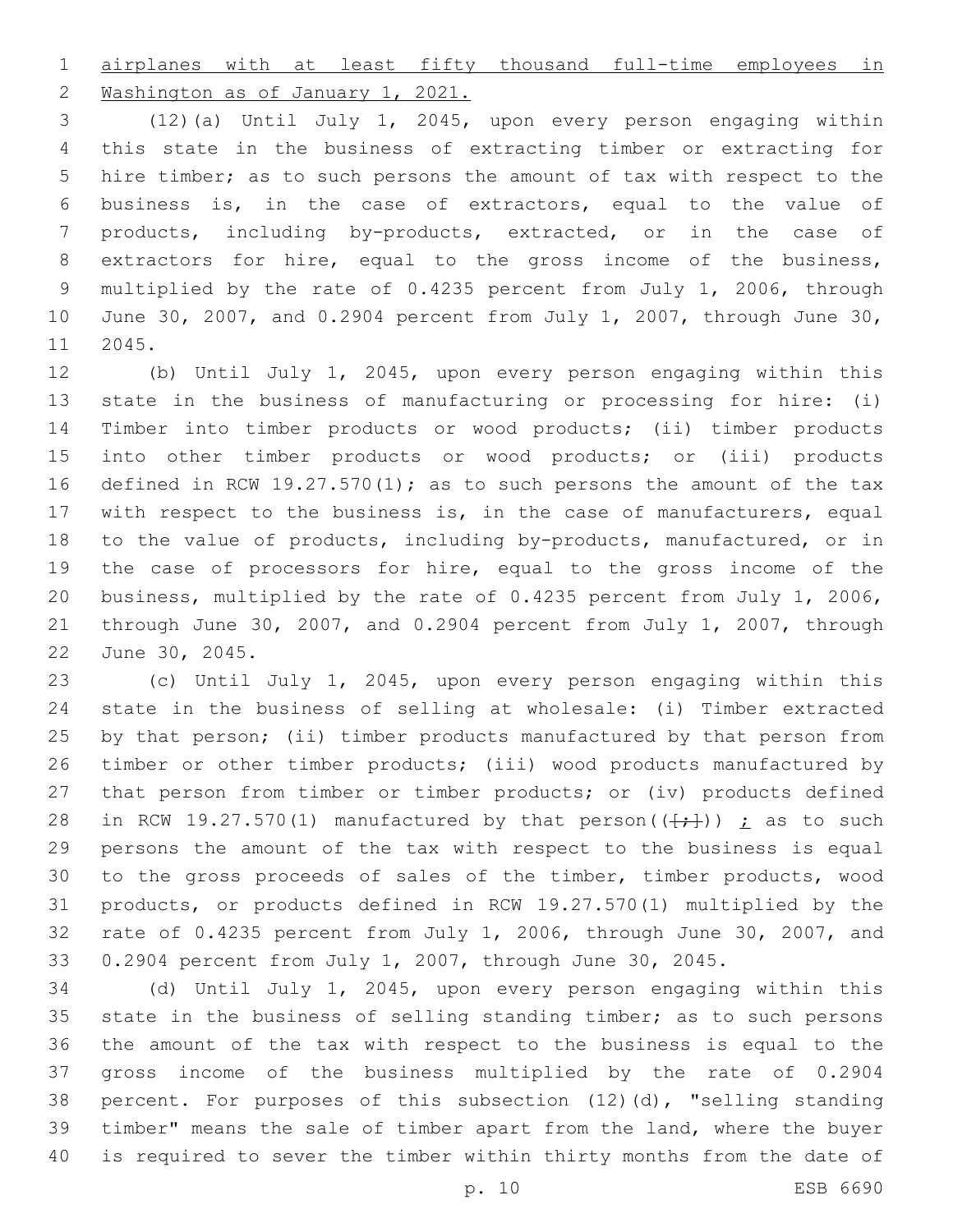the original contract, regardless of the method of payment for the timber and whether title to the timber transfers before, upon, or 3 after severance.

 (e) For purposes of this subsection, the following definitions 5 apply:

 (i) "Biocomposite surface products" means surface material products containing, by weight or volume, more than fifty percent recycled paper and that also use nonpetroleum-based phenolic resin as 9 a bonding agent.

 (ii) "Paper and paper products" means products made of interwoven cellulosic fibers held together largely by hydrogen bonding. "Paper 12 and paper products" includes newsprint; office, printing, fine, and pressure-sensitive papers; paper napkins, towels, and toilet tissue; kraft bag, construction, and other kraft industrial papers; paperboard, liquid packaging containers, containerboard, corrugated, and solid-fiber containers including linerboard and corrugated medium; and related types of cellulosic products containing primarily, by weight or volume, cellulosic materials. "Paper and paper products" does not include books, newspapers, magazines, periodicals, and other printed publications, advertising materials, calendars, and similar types of printed materials.

 (iii) "Recycled paper" means paper and paper products having fifty percent or more of their fiber content that comes from 24 postconsumer waste. For purposes of this subsection (12)(e)(iii), "postconsumer waste" means a finished material that would normally be disposed of as solid waste, having completed its life cycle as a 27 consumer item.

 (iv) "Timber" means forest trees, standing or down, on privately or publicly owned land. "Timber" does not include Christmas trees that are cultivated by agricultural methods or short-rotation 31 hardwoods as defined in RCW 84.33.035.

32 (v) "Timber products" means:

 (A) Logs, wood chips, sawdust, wood waste, and similar products obtained wholly from the processing of timber, short-rotation 35 hardwoods as defined in RCW 84.33.035, or both;

 (B) Pulp, including market pulp and pulp derived from recovered 37 paper or paper products; and

 (C) Recycled paper, but only when used in the manufacture of 39 biocomposite surface products.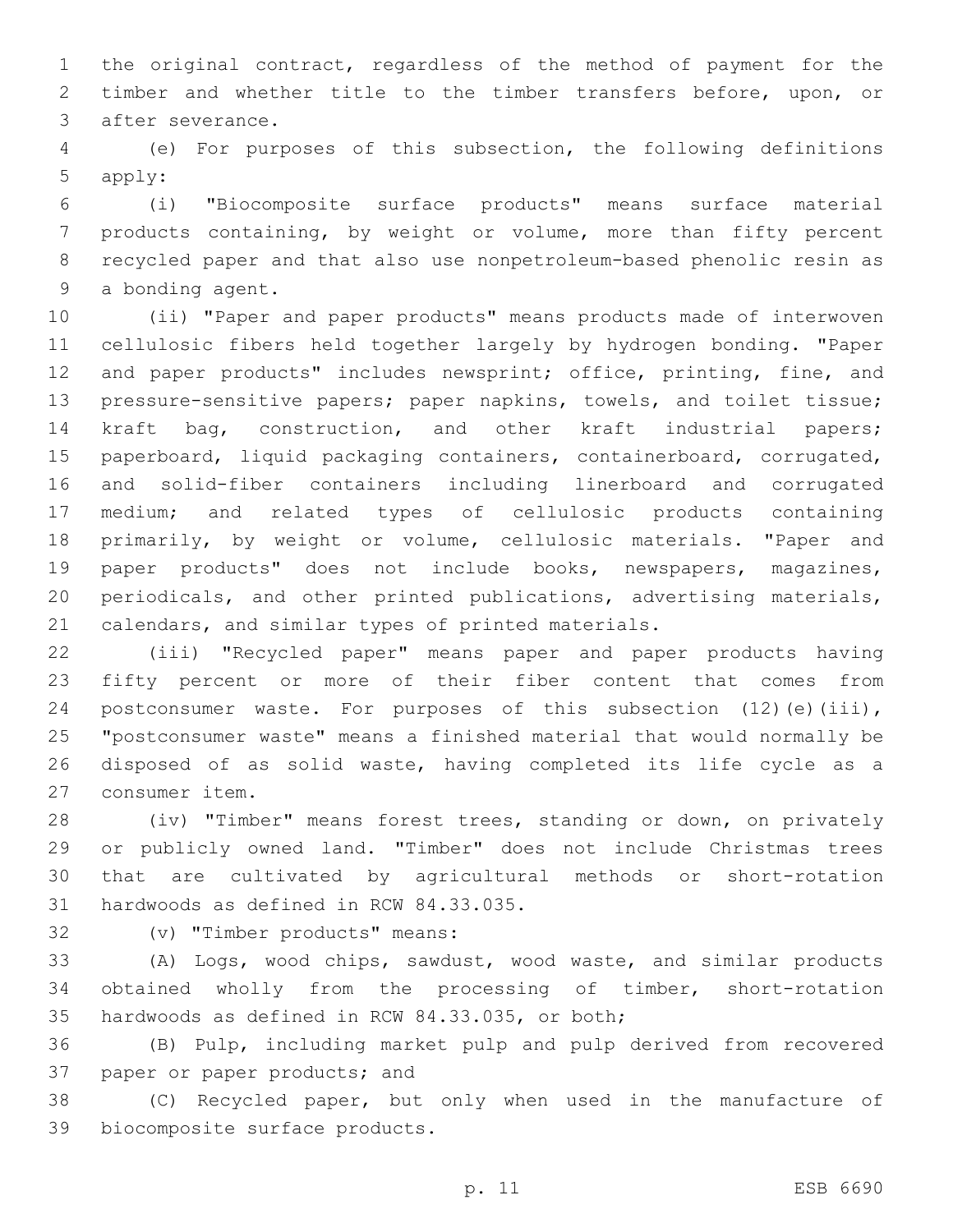(vi) "Wood products" means paper and paper products; dimensional lumber; engineered wood products such as particleboard, oriented strand board, medium density fiberboard, and plywood; wood doors; 4 wood windows; and biocomposite surface products.

 (f) Except for small harvesters as defined in RCW 84.33.035, a person reporting under the tax rate provided in this subsection (12) must file a complete annual tax performance report with the 8 department under RCW 82.32.534.

 (g) Nothing in this subsection (12) may be construed to affect the taxation of any activity defined as a retail sale in RCW 82.04.050(2) (b) or (c), defined as a wholesale sale in RCW 12 82.04.060(2), or taxed under RCW 82.04.280(1)(g).

 (13) Upon every person engaging within this state in inspecting, testing, labeling, and storing canned salmon owned by another person, as to such persons, the amount of tax with respect to such activities is equal to the gross income derived from such activities multiplied 17 by the rate of 0.484 percent.

 (14)(a) Upon every person engaging within this state in the business of printing a newspaper, publishing a newspaper, or both, the amount of tax on such business is equal to the gross income of 21 the business multiplied by the rate of 0.35 percent until July 1, 22 2024, and 0.484 percent thereafter.

 (b) A person reporting under the tax rate provided in this subsection (14) must file a complete annual tax performance report 25 with the department under RCW 82.32.534.

 NEW SECTION. **Sec. 4.** A new section is added to chapter 51.04 27 RCW to read as follows:

 (1) A significant commercial airplane manufacturer receiving the rate of 0.357 percent under RCW 82.04.260(11)(e) is subject to an aerospace apprenticeship utilization rate of one and five-tenths percent of its qualified apprenticeable workforce in Washington by July 1, 2026, or five years after the effective date of the 0.357 percent rate authorized under RCW 82.04.260(11)(e), whichever is later, as determined by the department of labor and industries.

 (2) The aerospace industry in Washington, excluding a significant commercial airplane manufacturer, is subject to an aerospace apprenticeship utilization rate of one and five-tenths percent of its qualified apprenticeable workforce in Washington by July 1, 2026, or five years after the effective date of the 0.357 percent rate

p. 12 ESB 6690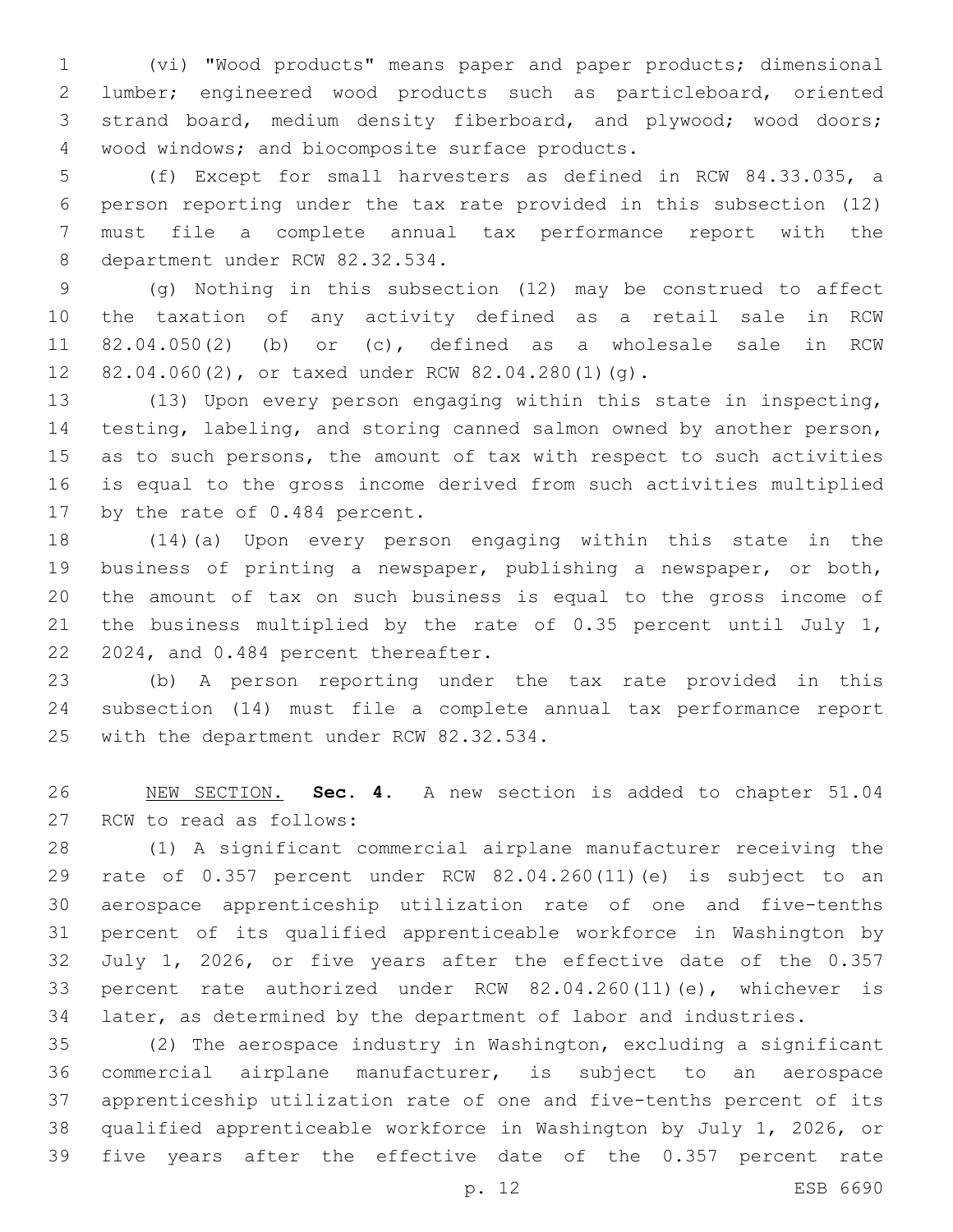authorized under RCW 82.04.260(11)(e), whichever is later, as determined by the department of labor and industries.

 (3) Aerospace employers must report relevant occupation data related to the qualified apprenticeable workforce to the department 5 of labor and industries.

 (4) The department of labor and industries shall report the aerospace apprenticeship utilization rate to the department and the appropriate committees of the legislature annually beginning October 9 1, 2024.

 (5) The department of labor and industries shall determine aerospace apprenticeship utilization rates under this section based on the framework developed under section 5 of this act and using occupational data reported to the department of labor and industries and/or the employment security department. For data reported to the department of labor and industries, the department of labor and industries shall determine the form and manner in which occupational data is reported, consistent with the framework developed under section 5 of this act, and may adopt rules to ensure full participation within the industry necessary to implement the requirements of this section. The department of labor and industries, consulting with the department of revenue, may also require additional information on the annual tax performance report under RCW 82.32.534. The department of labor and industries may adopt rules to ensure full participation within the industry and necessary to 25 implement the requirements of this section.

 (6) For the purposes of this section, the following definitions 27 apply.

 (a) "Aerospace employer" means any person that qualifies for the rate under RCW 82.04.260(11)(e) with twenty-five or more employees in positions determined to be qualified occupations by the Washington state apprenticeship and training council according to chapter 49.04 RCW directly applicable to the production of commercial aircraft.

 (b) "Qualified apprenticeable workforce" means all occupations approved by the Washington state apprenticeship and training council according to chapter 49.04 RCW directly applicable to the production 36 of commercial aircraft.

 (c) "Significant commercial airplane manufacturer" means a manufacturer of commercial airplanes with at least fifty thousand full-time employees in Washington as of January 1, 2021.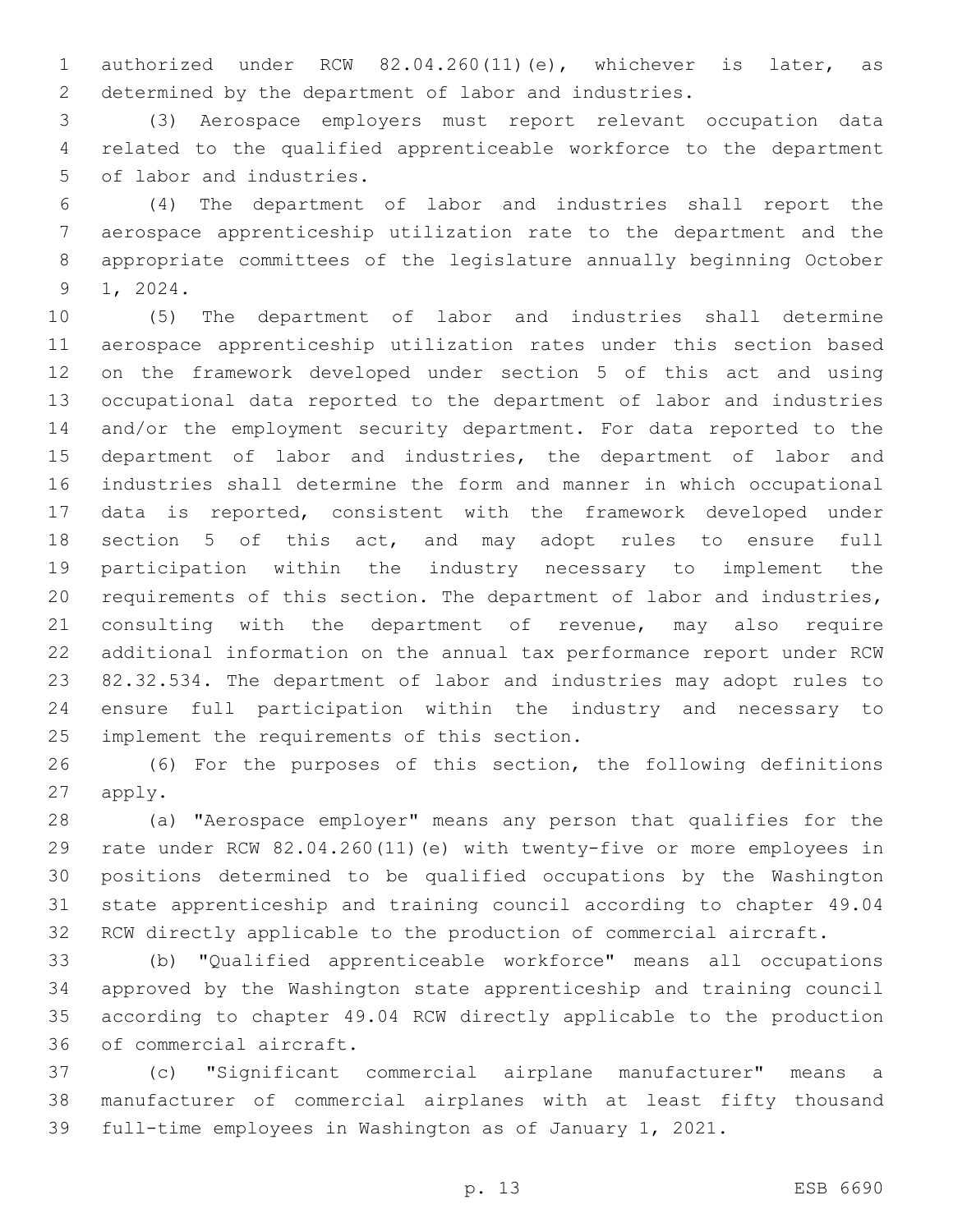NEW SECTION. **Sec. 5.** (1) An aerospace workforce council is created in the department of labor and industries to establish a framework for apprenticeship utilization reporting and to establish efficient pathways to achieve targets required under section 4 of this act. Beginning in calendar year 2020, the council must:

 (a) Meet at least twice per year until the apprenticeship utilization levels in section 4 of this act are achieved;

 (b) Monitor the progress of a significant commercial airplane manufacturer, as defined in section 4 of this act, and the aerospace industry as a whole in achieving the apprenticeship utilization 11 levels established in section 4 of this act;

 (c) Report to the legislature by December 1, 2023, on the apprenticeship utilization rate across the aerospace industry and include any recommendations implementing the intent of this act, including policy changes needed to expand upon early success of apprenticeship utilization if reached before the date set forth in 17 section 4 of this act.

 (2) The council must consist of fourteen members, appointed by 19 the governor:

 (a) One member must be appointed from each of the two largest 21 aerospace labor organizations in Washington;

 (b) Two members must be from a Washington aerospace industry business, only one of which must be from a significant commercial 24 airplane manufacturer;

 (c) Two members must be from nonprofit entities engaged in 26 workforce training for the aerospace industry;

(d) One representative from the governor's office;

 (e) One representative from the workforce training and education 29 coordinating board;

 (f) The state trade representative or the representative's 31 designee;

 (g) The director of the department of labor and industries, or 33 the director's designee;

 (h) One member from each of the two largest caucuses of the house of representatives, as appointed by the speaker of the house of 36 representatives; and

 (i) One member from each of the two largest caucuses of the senate, as appointed by the president of the senate.